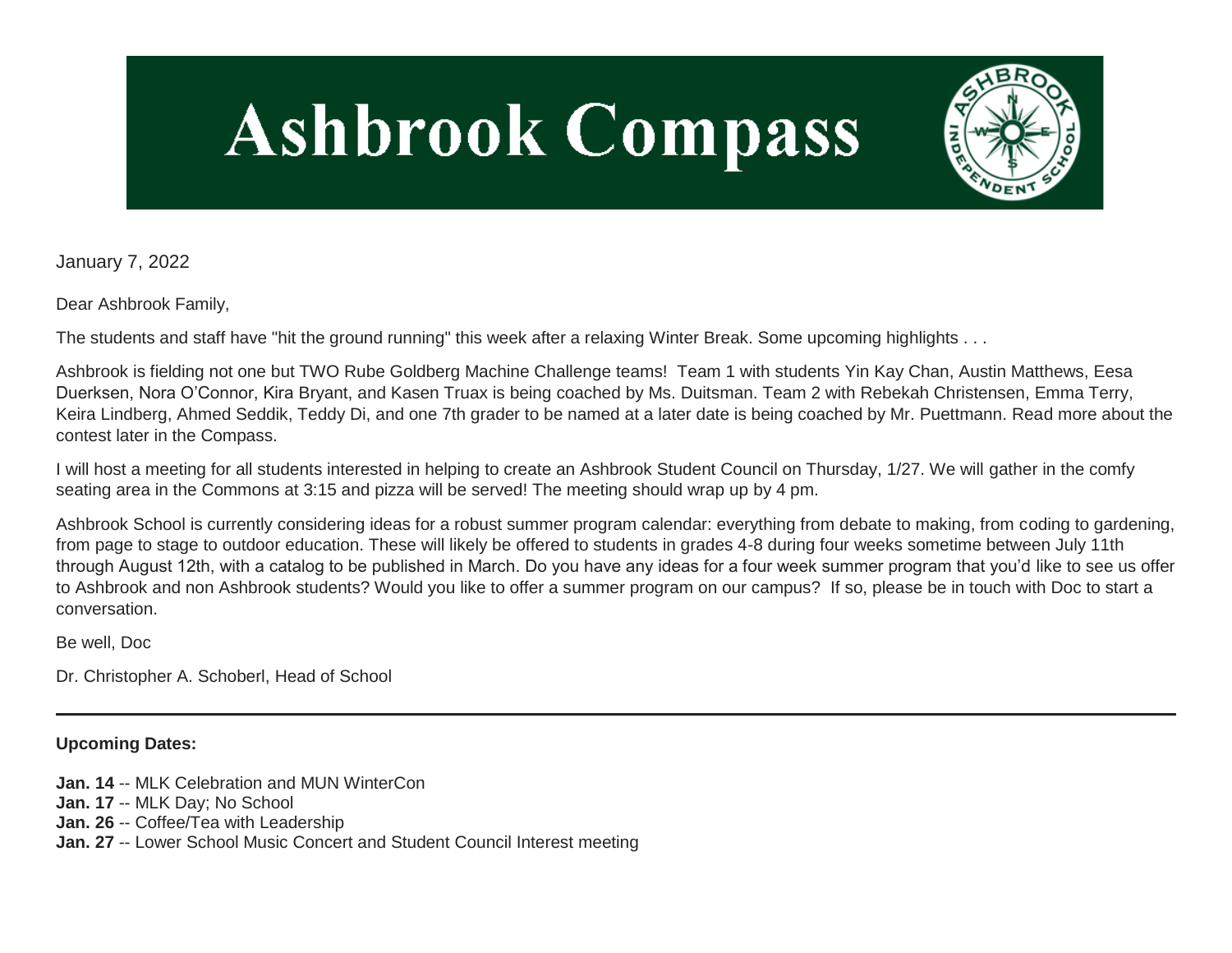**[Family Volunteer Opportunities](http://link.mystudentsprogress.com/ls/click?upn=VpBe6Z9t6RkEC4qAoQCerkRqVNRJCi4SE2bZPjoSvlxSlLFpfnUYhuutAutUGnBh84nj-2BJvhJlx1K1dJMDDqBY1qLZ1O0nCcHebienBZj-2BKxsXBin-2FugM50Q-2FqN8cLG3Urd1ZQzGcMWtkFleXRzacA-3D-3D6YeZ_1PndbFfBoQGSZbxwXHHEexw3B2F0fG-2BUmuXm6a-2BX-2BzvyjQSacRPO2Hs0Zs3QDvrOSPrNI0RlHw7FYFrxyb6zyE0-2FHIFc9Fcjzse9hgGqQUGYPTw5zVCFZYYc8uN35TmMi-2F-2BMe6t9BQFaPoJFSI8JunKPByHwprQRJE1mmjivImCNejd-2FDaEmvOOChgwlcfSXFhChXy3Zqnx5to88O3GJgAxaAn0KZ4-2FmcHDr7vbW8ccUp2Iwh6qTEJO1i8Nh-2FUheVjT8XDr9ZoFGuFAGKZcqV53thS6-2BLDoFW-2BHJFdlbrbEYhT-2Fe7yPZoyw2smmtn-2FwvJG7hQ9MJSj9EKKa6DDH7klRAQ5Kdx57QS1daZs7fg9KjWjcED-2FV-2F0qjiSHfi-2BMWk8h5137ucFr1xYJSsuaji9z-2BfbthRpAE5Qa2irZ9TGNQPzqafy0yWocFZRA49YKZc) -- 10 opportunities available!**

#### **Thank You for supporting the Explorers Fund!**

The annual Explorers Fund letter was mailed to all current families, alumni families, and friends of Ashbrook in December. The Board of Trustees committed to matching the first \$30,000 in donations and we are over halfway there with \$21,000 in donations collected so far.

An anonymous donor was so impressed by this initial giving that they stepped up to offer an additional match challenge of \$15,000. So our new matching goal is \$45,000!

**Thank you to the following donors so far:** Anonymous, Aaron and Christy Rivers, Adam and Anna May, Amy Kwock, Barbara Balen, Brittney and Jesse Bryant, Carol Alley, Christopher Parrish & Deborah Kurnik, The Burand Family, Dave and Cecilia Gore, Diane and Greg Hammerstad, Elaine Pettigrew, Fumiko Yamashita, John Teller & Amy Tykeson, Kelly Tynon, Krista and Matthew Lindberg, Lexie Elliott, Lori Tully & Chris Beatty, The Gottlieb Family, Marsha and Edgar Washburn, Nicholas and Megan Dahl, Rachel and Mitch Sechler, Ron and Soozi Stevens, Russell and Becky Weaver, The Vets Family, Xin Wang & Bo Sun, Richard and Kathy May, and Gayle Christensen and Terrence Blackburne.

Giving through our website is the easiest way to donate. Click **[HERE](http://link.mystudentsprogress.com/ls/click?upn=5XDbAd9r0ovG7GZusFBG8PaUF78UqItDelTGdwk7Y5YuTzHCPAjU3puEFCesf3czmLI6pjYvXrYopLnNSPnw-2Fg-3D-3DaBgn_1PndbFfBoQGSZbxwXHHEexw3B2F0fG-2BUmuXm6a-2BX-2BzvyjQSacRPO2Hs0Zs3QDvrOSPrNI0RlHw7FYFrxyb6zyD7-2FxNpsedcx163R99UC-2FTYGQflhkomTux2saeM7aVZtQ3oFVovCRWnoFEH9xuZKzbTaL3-2FwgWW-2BdqtCTtm0JGKFhmIDQmVJnzuxJaaIcHOy5dwLHlLNkCMuUqz0gZmah-2FCKF20Ek8f3hYguk04ayGhpCxv1LAEbKYbvaWa8ABvCjuTyie6WaC2fVd2WdT0T-2BCVjqdny5JWQY23GXh8E6K5HobcMYL4IOrV8Zs5T8IVahdEN7E2eLeEHCg-2BWve6aB6iQpJO126exKetUWf1FMQGUwlGralRFnZz9IO17ugN9wfpcYfS2QOLoOaY-2BR-2FsLYg37U4hbsdVlWmwrPco4jEL8rHBq-2B-2B6F0QO-2FyayGUp7X)** to be taken directly to the Explorers Fund page where you can donate via a credit card or EFT/ACH. You will receive an immediate confirmation of your gift as well as an email receipt. You also have the option to set up a recurring gift if you would prefer to donate monthly, quarterly, or semiannually. And please feel free to share the link with family and friends who may also want to support Ashbrook. Ashbrook Independent School is a 501(c)(3) non-profit organization and gifts may be tax deductible. (Tax ID #93-1131186)

#### **Welcome new Ashbrook families!**

Please welcome the Cooper Family to Ashbrook! Finley is in 2nd grade and Piper is in 4th grade.

Please welcome the Scheele Family and their son Landon in 1st grade!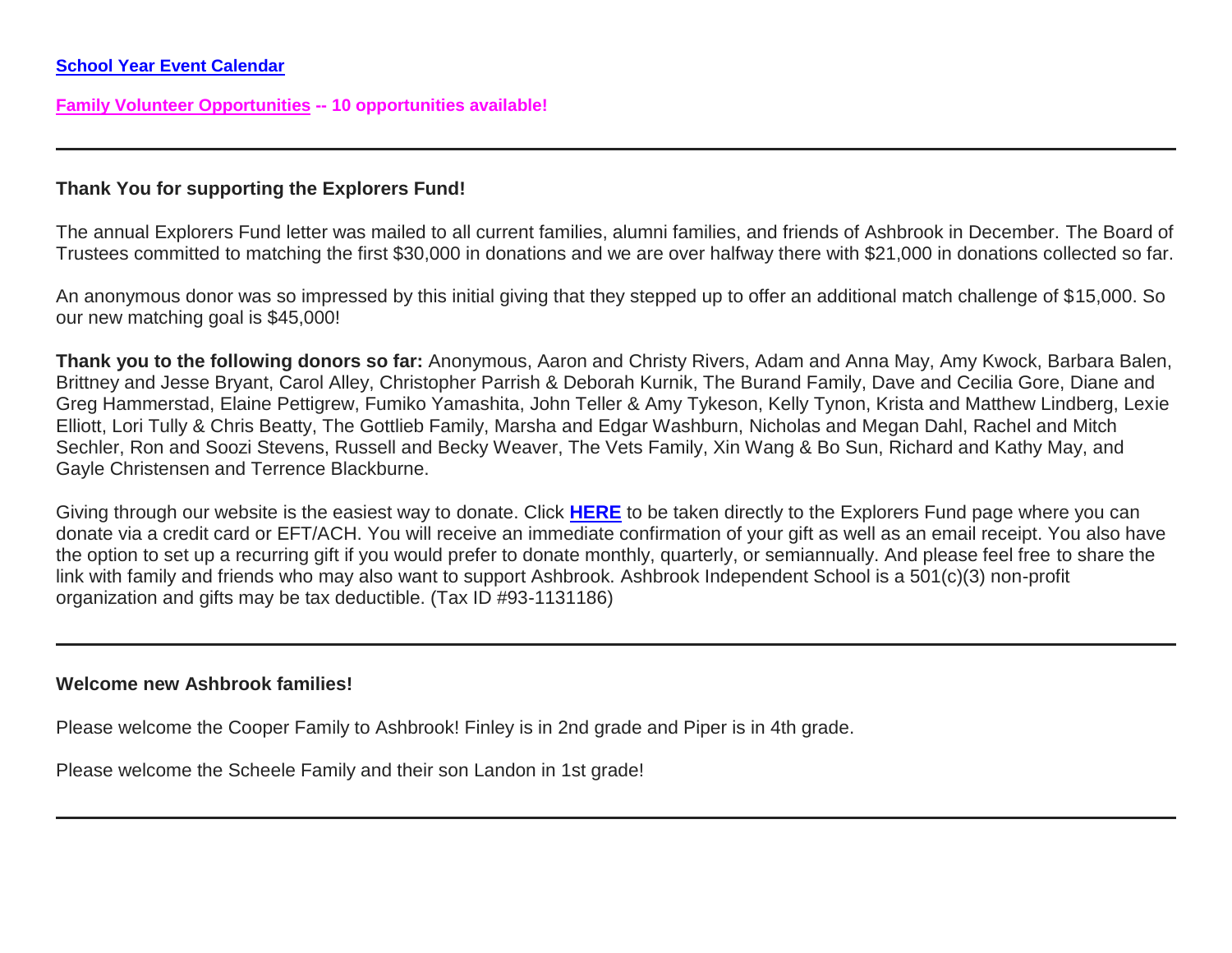#### **New Family Referral Stipend from Doc Schoberl**

There is nothing better than word of mouth advertising, especially in the nonprofit world of independent schools. If you find yourself in a conversation about Ashbrook, feel free to use my "top ten reasons to brag about Ashbrook" doc for ideas, **[HERE](http://link.mystudentsprogress.com/ls/click?upn=TUHIw15RkZKA-2BkrQie-2FntaQiAIzyVKoAcjBRQlnVZKd-2BHIYHyC6WBSgp4Ve86SHv8a7wE6eUxxK5iqBVRh3xGAZsNJTwm2VPDqtGZZwdktam7cJ4QSza3hclvtXaHhvB2XxX-2FHpI3M-2BvsHAM-2F-2FSbZ5pEgJQymg3fb4dIGerQ3KVLsicwlA5Ke1wzwxIx2IaX47Hj8VBADqQn1EmRZbwMRH9hmFOFM-2FYUo5ZYG0JScfJr42pOsv6xTmjABo67Nx6wblN6O1EOcfokQZMSaNY8349jykj6C6ksXL-2BmT12VlCXPNp27-2F0LbOiHtJtIaUuOD4GdX6NtyvIuD3mjnJCwXjqKx0KZVCSI4-2BzHk6VYHyJCkL-2FdcI3mBjI-2FQNyBXXb76s5l5SKDn0mq5z5HfdCtLtMZJStTjPIOVrSkgmJDxiz2Li2sVr-2FbAzPRM8IcEvMZhUIyywpbWNuc1JUtUzbIprUaVBGzYeM0Y0Qhu7DK6xd4swu6Xd-2Btr80eZTo-2B3rl02b-2Bip-2BfFimo7u-2BP6VNTGzH8dqjGx9M7c4SYyEuSY7bsBosRTlKT2Av1qAcZWkBe0QYHGrpdJn-2BVn89B2qCwGqsCWq-2B44Xgx25g0idLgRP6o25tzUFAuZLvEM69H6lKE371qgke1Qp81-2BVmMAwKMHHNV-2Fp-2FWsJgZWPuQfkOCnbyJWbin9E7HCfGl-2Bbgqc1oz3U2gdGytbX8GI71zwiCebWUnLSgEZDaHZtFfsXsMBKwSNW0QYsrOEkd4BrnUJT-2Fv-2BfE4FGUN8pG7rRv1iMIBM7QE0MdSHB4XP4OxHlq856huBZsuBLKeyxiwWJ14jmTDd9QpyHm-2FJNWhhfZk2aLedHOyH8uHz-2FxKXlogdvID7axmJCUU5TxXq9-2B5cePE5JlVVWhHm-2F-2B-2BtESuhwASeLCZggFnKOvZWrkGsGC0m8rRWpJqs-3De93e_1PndbFfBoQGSZbxwXHHEexw3B2F0fG-2BUmuXm6a-2BX-2BzvyjQSacRPO2Hs0Zs3QDvrOSPrNI0RlHw7FYFrxyb6zyGwP-2B9v03FIjIty4wEck4v7eiDBNcHRkijK94l7omG-2Bja1AbwFmWuTAvlA8IWf8GGvR6ULX1ow6ykWJ1CqvxCeYeJHMLvuohnsbCylTv66NKDH1XO4YyiRT-2BJ44nr1cB0kJnA8E747FVJyR4g-2Fuu8ORc8jhcvdlUBGKkEwmkDUaxUwRecfknlMXOJ1AY3NOSBFrIOZTmbVFugj65-2FnQ7evGSJeppGmbheHZ-2BfjCmtQ1rAVqUm7BEEh1hQLkCaDuk0WV6YNqycC04vAncp9JxXta56ko4lLhokgVy9dE01x8kXaZSmqmzhAFLM0cnIXPAwEgJSXm2bCH1B1YivnecAqnN94hnWnkHP9QxuP6Lvbrj)**. For an entire page of talking points, click **[HERE](http://link.mystudentsprogress.com/ls/click?upn=TUHIw15RkZKA-2BkrQie-2FntaQiAIzyVKoAcjBRQlnVZKd-2BHIYHyC6WBSgp4Ve86SHvjAP5Pp39wnVwPD89AwlNELYgYQV0LTFwk5Vx6CxwBSYJTU9-2BI2xgoJPo0PXZ-2Brvcnt2wXscEO0OZ8rcdqKJGtEKbNH0mxRY3PsI8q-2FePFg-2FM25883qUgX4LL0F2v3Nv05L5S8LohhXB47aITaWjjnfxkH4Pd4Bw-2BCOJnaT-2F-2FywtoWmvcwteFdFhh0UQKIeV-2FONKWbxhlM5R0J-2BSZxuLsHxqHonJ6wqKIpuoEAf7PPfbAwtdT31LSKJanLu3F0qhDNYxQJgsJMISJmy6vajZzfEYuGdzeNCqsLRUELYi0RYY9anuM4s9k2TklDzVOZMDe72fece4h-2FFZhkdlinaYEf5ceHbWqNCVAwTtKcWHQFPdbuzcbqPfnj5nvYQemRnB14GjP4pP2Jcgo80LDMbaZGGGNLAhhddN-2FXVyqNvUrwb8BufnQbgbIJ5P1w6VDd8E3w5Ms0vlWpS9lRT-2BBkgUtyvRnixhWb8OGv9aI-2F3TFhinVY3Qfc9Rte70qA6P9s9cx3jyOD0oTaYEpWY2JHNvgEAccRlex-2BjtpTqn5DkCJ1oWbNSsXP-2BVB8Xirxz6q05p1zVajKAtFDsMoOYKOrWaOgizaMPJjaIVI2UXD5cDxfBezNw06wPGlHKfxXw7A-2FTWw7EWbmSixAWhNpuCZ8A1qaik-2FNMvEWOKyLdAAwo53bBtKewJUxe3LSg73uz28Hle00BCrwNtKooTuJmAyBWYAWmn5r5UopDxu6y5Y1oXicntF8vFpDbpDaFWXoCR9CAUFr-2BaXZWoaDY3nPS4BUesTGFsk-2By1Hjv2oA09W4dcoV8aOoHCmN1OXsRYeyFKMKR9XRb1Dc-2B2slrDcdrJetqGJog-3D-3Drp_4_1PndbFfBoQGSZbxwXHHEexw3B2F0fG-2BUmuXm6a-2BX-2BzvyjQSacRPO2Hs0Zs3QDvrOSPrNI0RlHw7FYFrxyb6zyBT5Ok6N-2BCsXTeAw6YhUM8XImwo6AeDjjwUqHqUoozkvjJHT0sN5RA7VJbfR85HQ5jOPxXx5EuLWgaNVJP-2FZeCtInfRkdUds43tBBH7oYfRUdUd0YsSWoYrxj-2FTpheM4CijQIzUa36UY8NsVHd5lV-2B-2BK1inxj44RFmA-2BxrMHIzql0nQec3RbNV7HnV-2FU2Q9fQbh5hYLK0USk1Ct1Y-2Byjmp51dWGu-2B2LU5c-2F4-2FVDwvQWh1bPSyFMtJDv51yJFpvo4fCcMlOIJhHzZxeV9uQjuqbIOkTS00KGYJREKVvPLrKcgYTdJmwsHA0uWw-2F-2BG3A3cA7EBNHjVbQ38sgbC-2FHZy0pUyRzVD9-2FfTZqAyphJTmtEN)**. And if we end up enrolling a new Explorer family you refer to our school, you will earn a \$100 referral stipend.

Of course, if an experience you have had as an Explorer is preventing you from speaking positively about our school, I want to hear about that, so please give me a chance to address your concern and hopefully to re-earn your support.

## **Rube Goldberg Ashbrook Challenge February 12**

For a reminder of what a Rube Goldberg Machine Challenge is (and to learn who our marvelous sponsors are!), click **[HERE](http://link.mystudentsprogress.com/ls/click?upn=VpBe6Z9t6RkEC4qAoQCerkRqVNRJCi4SE2bZPjoSvly4Fl1rEVk6iTXLXAh3m1uO6ZREGgy0jRpPy3z9B6qC7k13dGK-2BzvNKk1fYfPQ2imllJl8VwFJT0rh-2BQ5poTuj6EFvd_1PndbFfBoQGSZbxwXHHEexw3B2F0fG-2BUmuXm6a-2BX-2BzvyjQSacRPO2Hs0Zs3QDvrOSPrNI0RlHw7FYFrxyb6zyPo3dy0Q0wCudY2XF5TY8XEwiXln6M-2F-2BhDw8obkLAfxfARUpZlE007Gk809E3e196cqhZK-2B80dM-2BK8uDsBeLluEtxjco1jrnntQrRgceARKU2GU09-2Bl1WQjyccJbK7VhLDqJqmWYDs-2Bt11VVpHykk-2FL4qDrz6GuqvDKQNW9RdVqTdECdpph8VTvKy4PcmwJACRcZytrx893rkJGFFiuAkawoErzqbJGUf4QtrkPRTW-2B8QZxV9EVyXOymfPTUFQIHzVHttfBJEyPJAktiWi0BE0oqDd33oQtP2XkXzDlaLR8Z1oryezGo0S7YrNxgwWHpQuzCXBhFq-2BMCiNol4wkhceTZJ3zfEO-2F2oLMxDnW4mGbw)**.

As mentioned above, Ashbrook is fielding not one but TWO Rube Goldberg Machine Challenge teams! Eight teams from area schools (public, private, parochial, and home schools were invited) will join our teams in a fun competition to see who can create the most complex simple machine. This machine will be determined by our most significant sponsor, HP, and could be any one of the following:

- 1. Build a machine to turn the page in a book.
- 2. Build a machine to water a plant.
- 3. Build a machine to squeeze hand sanitizer onto a tissue.
- 4. Build a machine to deposit an empty water bottle in a recycling bin.
- 5. Build a machine to squeeze toothpaste onto a toothbrush.

As we note in the promotional materials, this sort of competition is right up our Explorers' Alleys:

*Through the Science and Mathematics Departments at Ashbrook, students interested in chances to apply their studies have found ready opportunities in fun problem solving projects designed by their teachers.* 

*Collaborating on the creation of marble roller coasters, determining the volume of a Jack-o-Lantern after carving it, creating complex simple machines, and the Save the Elephant challenge are typical Ashbrook projects. The enthusiasm and joy with which Ashbrook students have approached these challenges, have inspired school leaders to develop the Rube Goldberg Machine Contest.*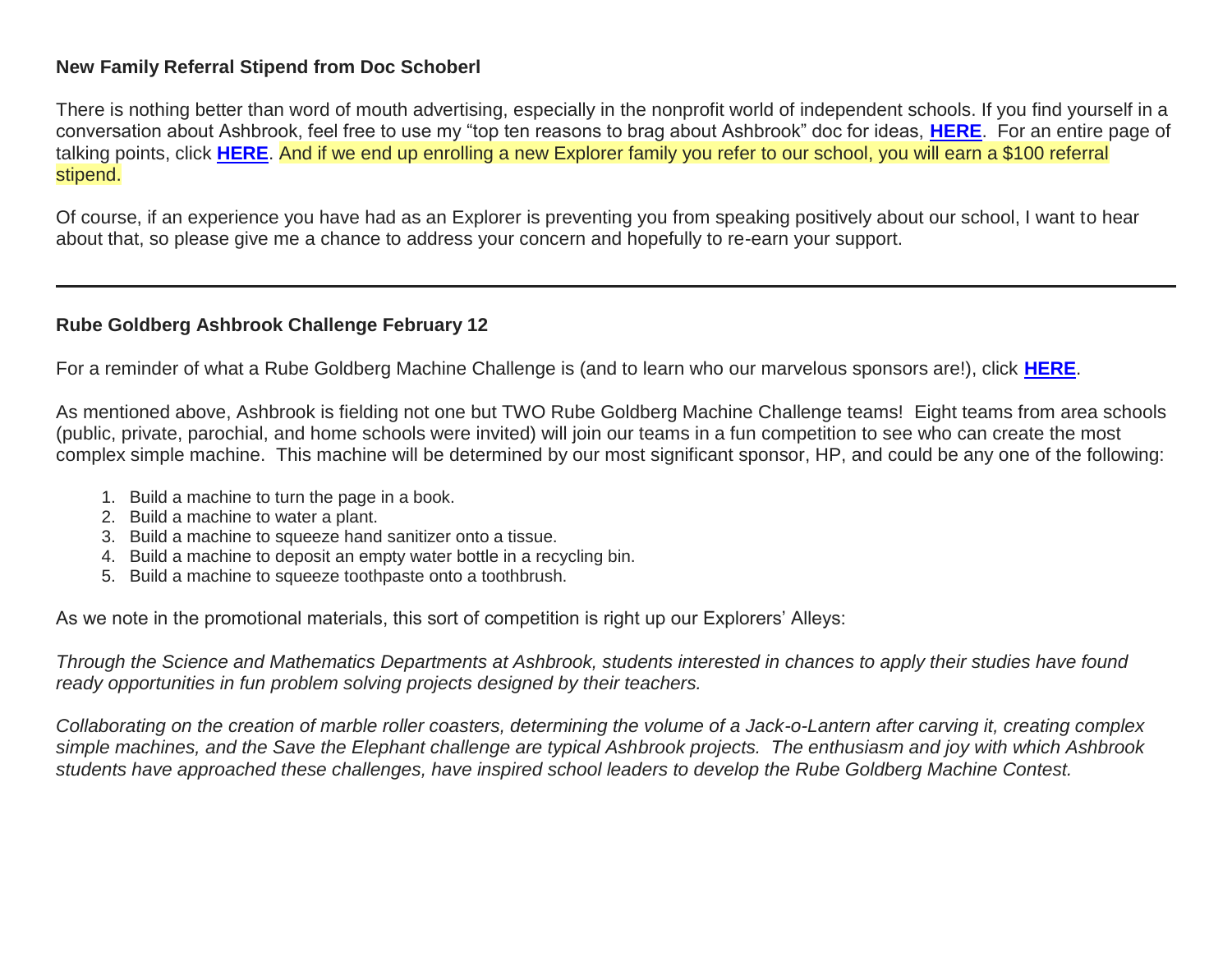Also from our materials:

*The Ashbrook Rube Goldberg Machine Contest for middle school students is affiliated with OSU College of Engineering. By joining forces with OSU, Ashbrook will provide an opportunity for students in grades 5-8 to compete against other students from other middle schools, judged by OSU undergraduate and graduate engineering students.*

*Such a challenge will afford students interested in careers in engineering, an opportunity to apply and synthesize their thoughts in a complex and inherently interesting problem-solving environment, surrounded by like-minded peers. This higher order thinking is at the core of what it means to be an educated person, and this challenge will provide a showcase for the brightest thinkers among middle school students from the Benton County area.*

## **INTRODUCING. . . Bookly the Ashbrook Library Lion and his sidekick Stax**



*Periodically*, they will be bringing you Library News to Peruse. Bookly will handle the *mane* topic--and Stax? Well, Stax is a bit on the *reserved* side, but she has no problem *checking out* and critiquing Bookly's ideas. Stop in the Library to say hello to them in person and, while you're there, take a look at the book selection regarding Martin Luther King, Jr. You will find inspiration for the Art and Writing Contests open to all students in celebration of the upcoming MLK Day.



## **Ashbrook School Tag Sale, as explained by Doc**

Save the date of April 2, 2022 … and that second and third lava lamp you were gifted during the holidays!

If you are wondering what a tag sale is, think part estate sale, part flea market, part garage/yard sale! Honestly, I have found some of the most marvelous treasures from the fundraiser tag sales hosted by two of my prior schools: a 1930s Ford gumball machine that still works for \$5; a photograph of Christo's Running Fence, framed and signed by the artist… that Eileen hates, for \$75 (actually purchased from Yo-Yo Ma!); and an ax with which I have split many cords of wood, for \$10.